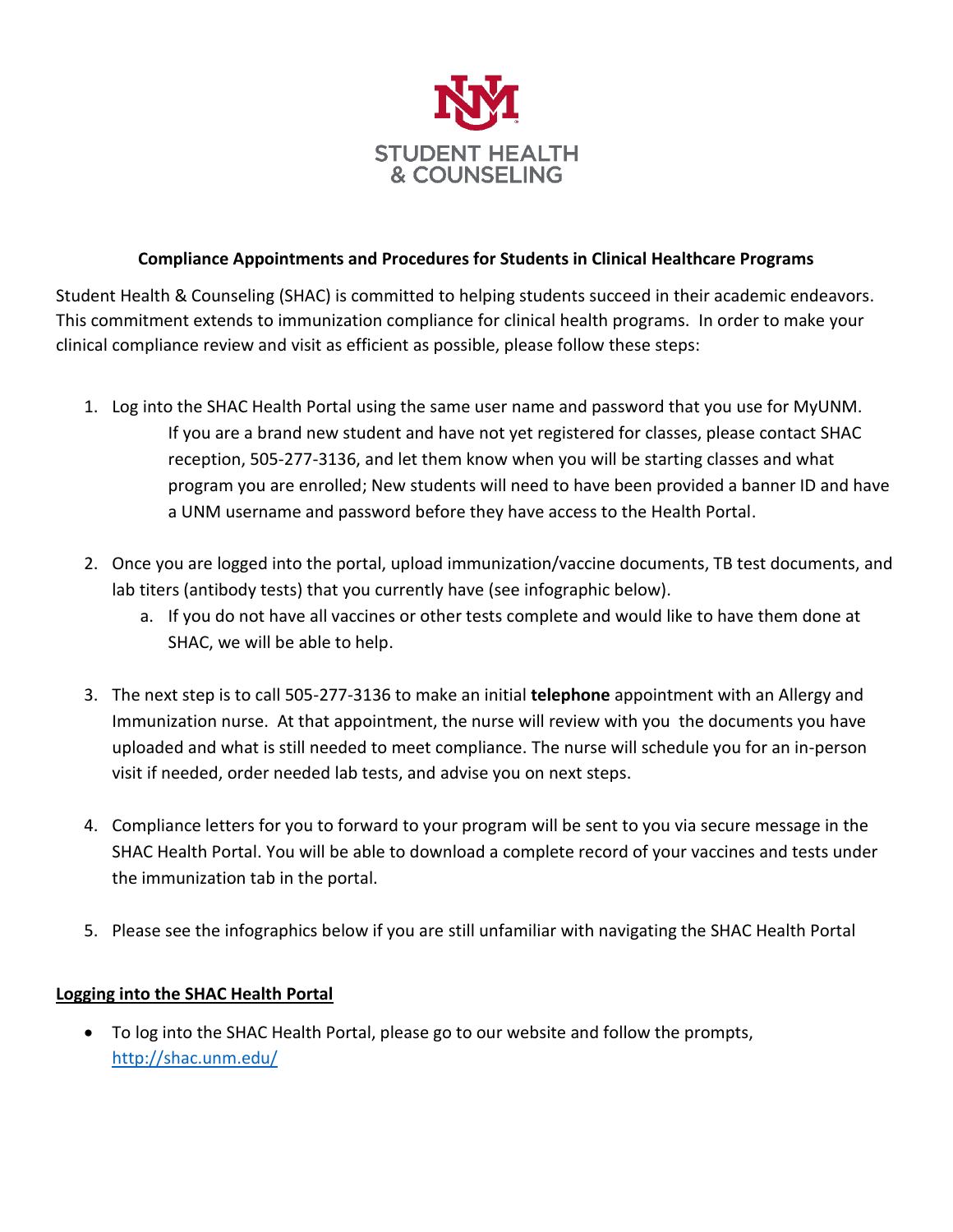

1. **Launch** the SHAC Health Portal by clicking

| <b>SHAC Health Portal</b> |                                                                                                                                                                                      |  |
|---------------------------|--------------------------------------------------------------------------------------------------------------------------------------------------------------------------------------|--|
|                           | <b>SHAC Health Portal</b>                                                                                                                                                            |  |
|                           | For life-threatening en engencies, please call 9-1-1.<br>If you would like to speak to a SHAC staff member, please call SHAC at (505) 277-3136 during our regular<br>business hours. |  |
|                           |                                                                                                                                                                                      |  |

**Frequently Asked Questions** 

2. Enter your username and password (the same username and password you use for myUNM)

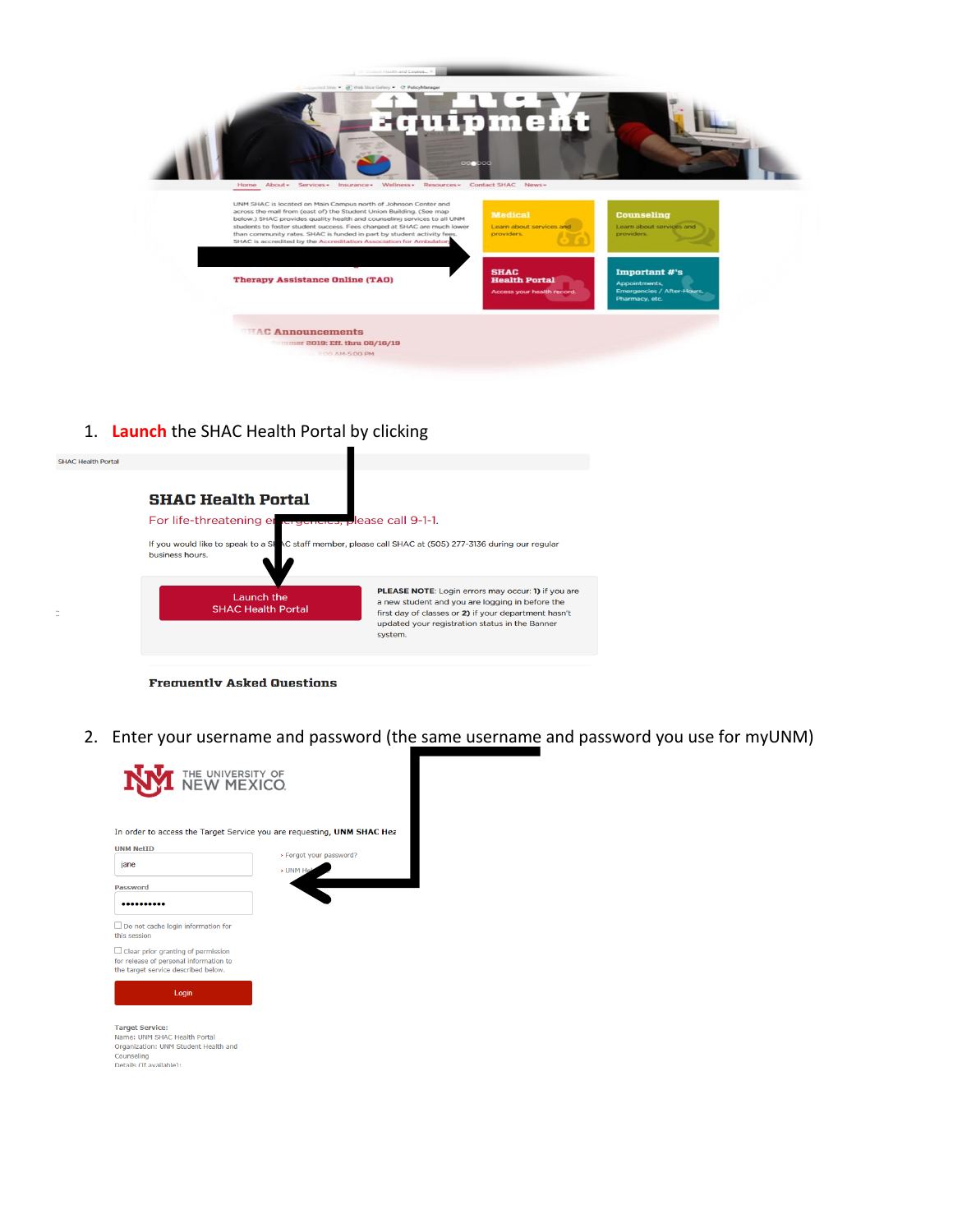#### **Uploading Immunization Documents in the SHAC Health Portal**

1. Once in the portal, and ready to upload immunizations and other compliance documents, select "upload"



2. Select the type of document you are uploading and click "select file"

| Documents available to be uploaded:<br>Counseling Correspondence<br>Immunization Records<br><b>Insurance Card</b><br>Other: Enter Description<br>Outside Medical Record<br>Release Of Information Form<br>Respirator Questionnaire |  |
|------------------------------------------------------------------------------------------------------------------------------------------------------------------------------------------------------------------------------------|--|
| Choose document you are uploading:<br>Immunization Records<br>$\check{ }$                                                                                                                                                          |  |
| Select File                                                                                                                                                                                                                        |  |
| Documents already on file                                                                                                                                                                                                          |  |

#### **Downloading Immunization Records**

1. Select the down arrow on the immunization tab and select "view history"



appointments; complete a health history form; fill pre-visit intake forms; enter, review and print Immunization hi on file (address, phone number, e-mail etc.)